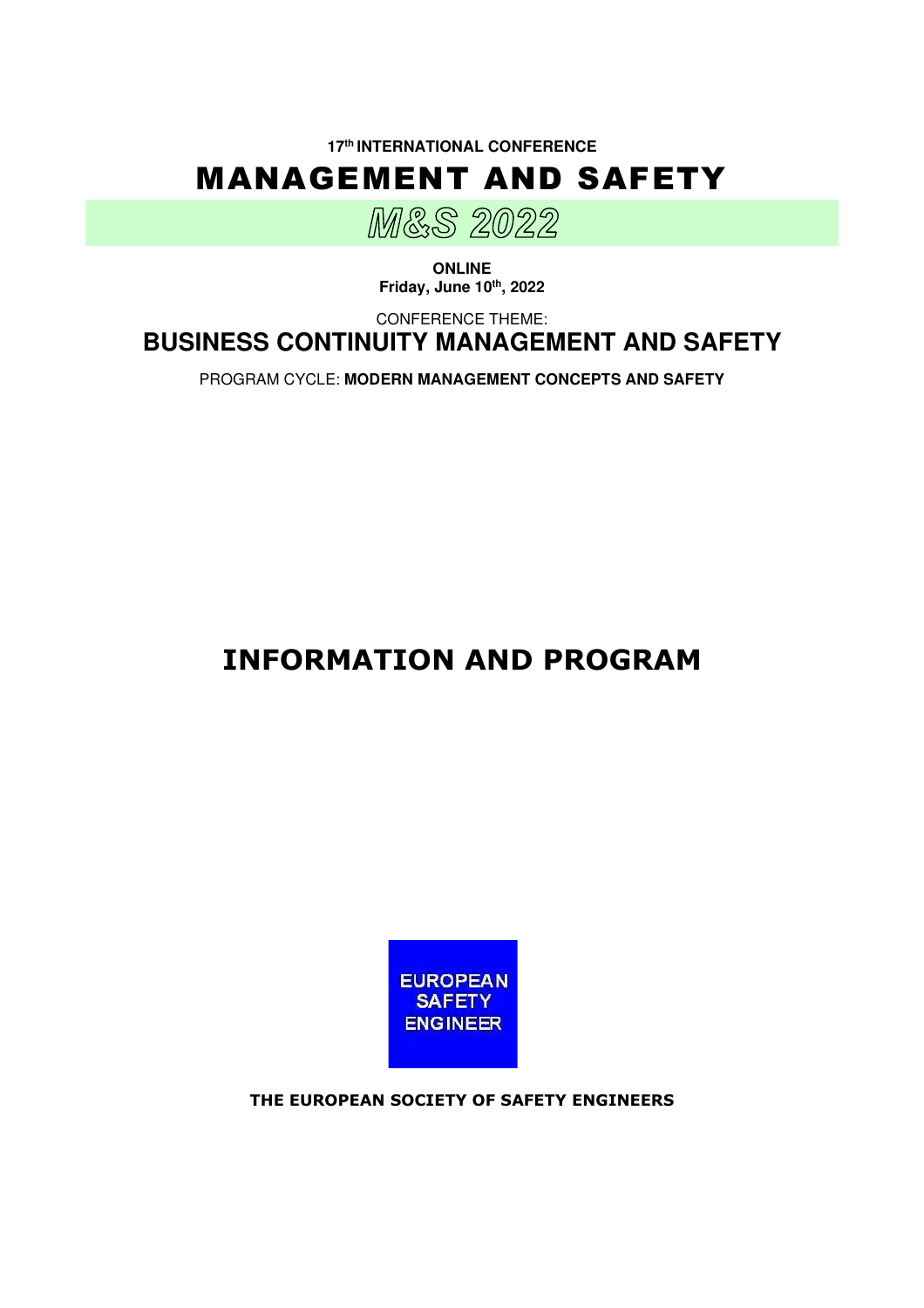- INTRODUCTION
- **ORGANIZERS**
- OFFICIAL CAMPAIGN PARTNER
- **CONTACT**
- INTERNATIONAL CONFERENCE MANAGEMENT
- INTERNATIONAL PROGRAM COMMITTEE
- INTERNATIONAL ORGANIZING COMMITTEE
- MEDIA PARTNERS
- DATE
- CONFERENCE LANGUAGES
- REGISTRATION FEE
- DEADLINES
- PERSONAL DATA
- CONFERENCE PROGRAM
- **AUTHORS**

# **INTRODUCTION**

Conference "Management and Safety -  $M\&S''$  reached  $17<sup>th</sup>$  edition due to loyal authors and participants and hereby joined the rank of successful traditional and international scientific and professional conferences.

The conference has a successful history, and a promising future: human, social and economic aspects of safety, the constant emergence of new risks, and thus the need for effective and preventive measures and forms of protection, and, above all, the need for international cooperation in research and development of safety management.

Since the first conference held 2006<sup>th</sup> year (M&S 2006) to the 16<sup>th</sup> Conference (M&S 2021) gathered a total of 2,402 authors and participants: presented a total of 710 papers, which were reviewed and categorized as scientific and professional papers published in full in the proceedings of a total of 7,243 pages.

In the last years by the program cycle: "Basic functions of management and safety" (M&S 2010 - M&S 2014) conferences topics were: "Planning and safety", "Organization and safety", "Human resources management and safety", "Leading and safety" and "Controlling and safety". That program cycle presented relationship between safety and basic functions of management, thoroughly and in a unique way in global terms of the profession and science of management and safety. Previously, conferences topics were "Integrated management system and safety" (M&S 2008), "Crisis management and safety" (M&S 2009).

The new program cycle of conference titled "Modern concepts of management and safety" determined with the annual topics: "Stress management and safety" (M&S 2015), "Sustainable development and safety" (M&S 2016), "Knowledge management and safety" (M&S 2017), "Project management and safety" (M&S 2018) Process management and Safety" (M&S 2019), "Information system management and safety" (M&S 2020) and "Risk and crisis management (accent on COVID-19 pandemic)" (M&S 2021). Those themes are a challenge for an international cooperation on scientific research and development projects, solving problems and providing models of synergy of modern concepts of management and safety of people, property and environment.

17<sup>th</sup> International Conference "Management and Safety - M&S 2022" has the current topic "Business continuity management and safety".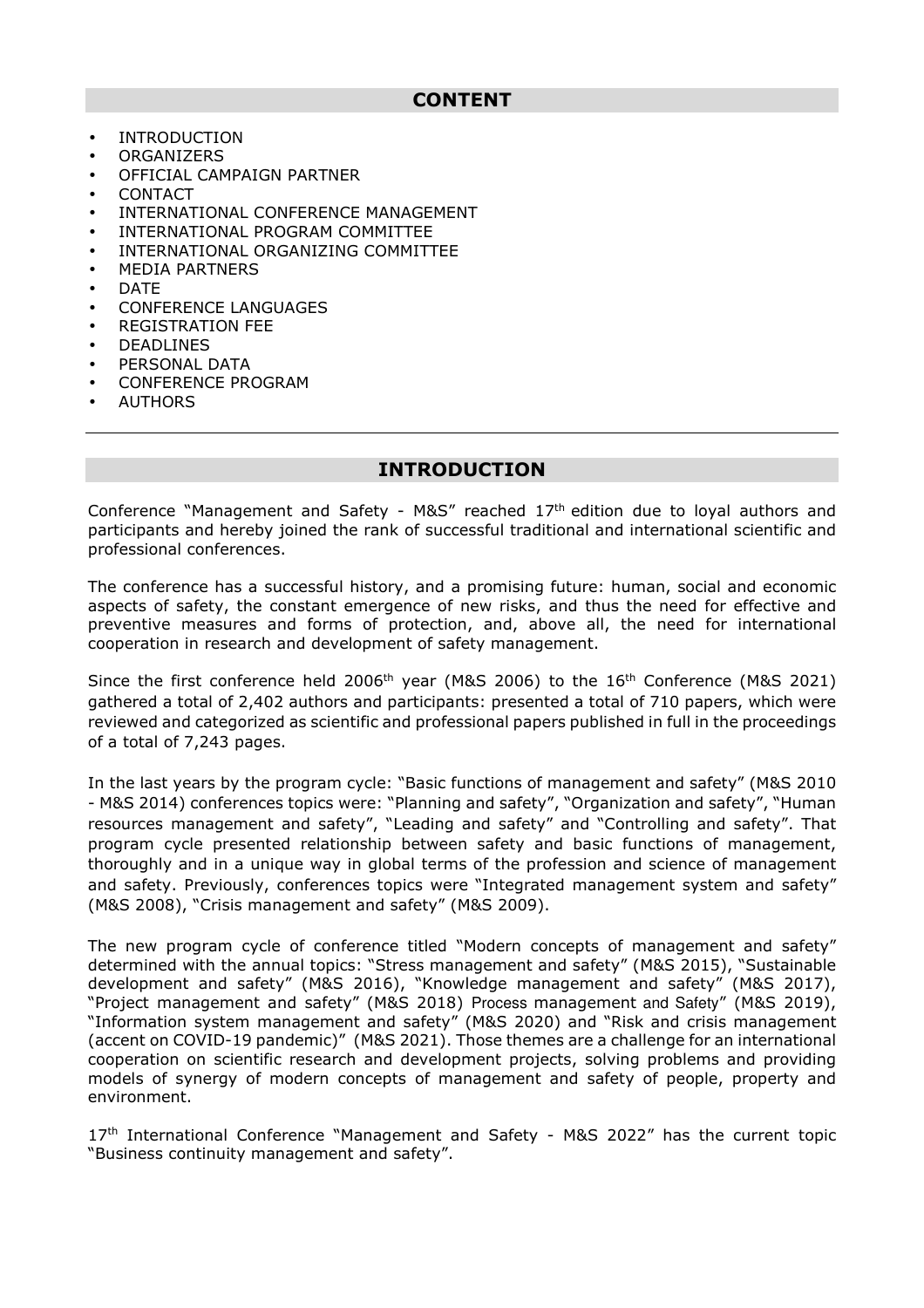# **ORGANIZERS**

#### **ORGANIZER**

#### **THE EUROPEAN SOCIETY OF SAFETY ENGINEERS**

http://www.european-safety-engineer.org

**EUROPEAN SAFETY ENGINEER** 

**CO-ORGANIZERS** 

**SOCIETY OF SAFETY ENGINEERS LJUBLJANA**  http://www.dvilj.si

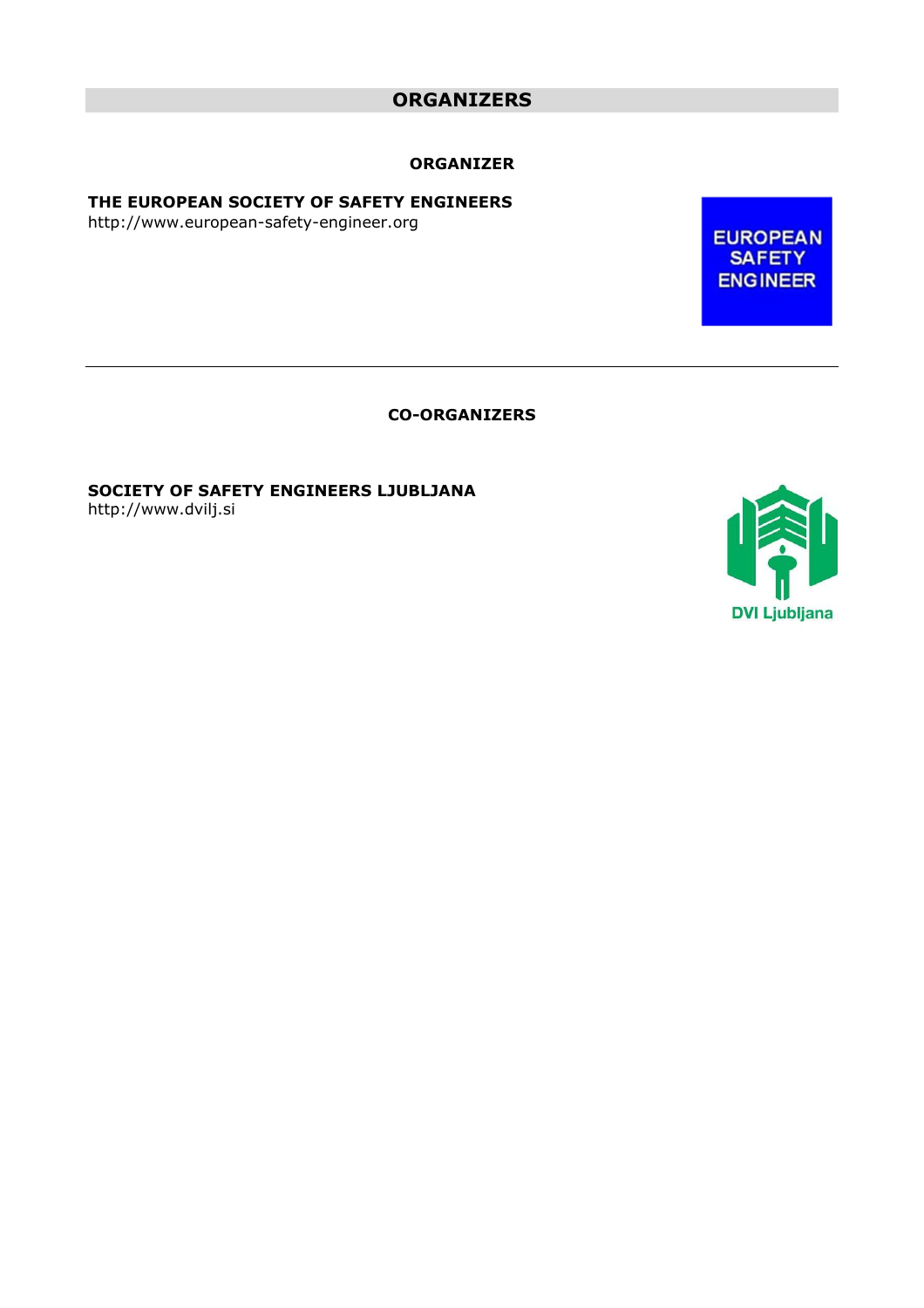# **OFFICIAL CAMPAIGN PARTNER**

Safety and health at work is everyone's concern. It's good for you. It's good for business.

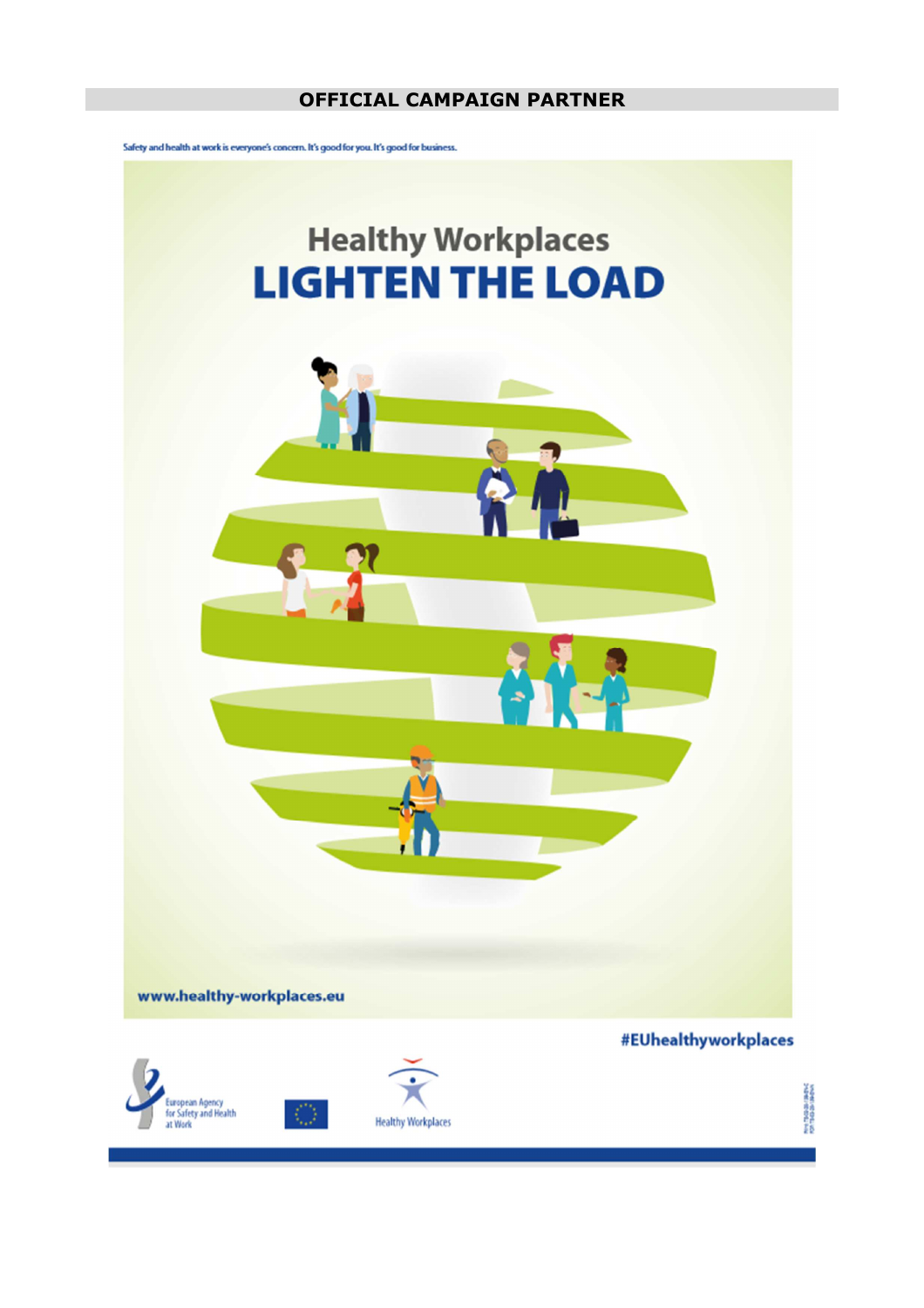#### **Website**

http://www.european-safety-engineer.org

#### **E-mail**

ms2022@european-safety-engineer.org

# **INTERNATIONAL CONFERENCE MANAGEMENT**

**Vesna Nikolić, Ph.D., Serbia**, **Chair of the International Program Committee**  vesna.nikolic@european-safety-engineer.org

**Ana Šijaković, Croatia**, **Secretary of the European society of safety engineers**  info@european-safety-engineer.org

**Josip Taradi, Ph.D., Croatia**, **Chair of the International Organizing Committee, Secretary of the Conference, Online administrator of the Conference**  ms2022@european-safety-engineer.org

# **INTERNATIONAL PROGRAM COMMITTEE**

#### **1. Vesna Nikolić, Ph.D., Serbia, Chair of the International Program Committee Members of the International Program Committee:**

- 2. Mirjana Galjak, Ph.D., Serbia
- 3. Marija Hadži-Nikolova, Ph.D., North Macedonia
- 4. Mirko Markič, Ph.D., Slovenia
- 5. Maja Meško, Ph.D., Slovenia
- 6. Darko Palačić, Ph.D., Croatia
- 7. Miran Pavlič, Ph.D., Slovenia
- 8. Jiří Pokorný, Ph.D., Czech Republic
- 9. Nikolina Smajla, Ph.D., Croatia
- 10.Jože Šrekl, Ph.D., Slovenia
- 11.Ivana Varičak, Croatia
- 12.Biljana Vranješ, Ph.D., Bosnia and Herzegovina
- 13.Snežana Živković, Ph.D., Serbia

# **INTERNATIONAL ORGANIZING COMMITTEE**

#### **1. Josip Taradi, Ph.D., Croatia**, **Chair of the International Organizing Committee Members of the International Organizing Committee:**

- 2. Jernej Jenko, Slovenia
- 3. Cvetan Kovač, Croatia
- 4. Aleksandar Mateev, North Macedonia
- 5. Borče Stojčevski, North Macedonia
- 6. Ana Šijaković, Croatia
- 7. Dejan Vasović, Ph.D., Serbia
- 8. Leon Vedenik, Slovenia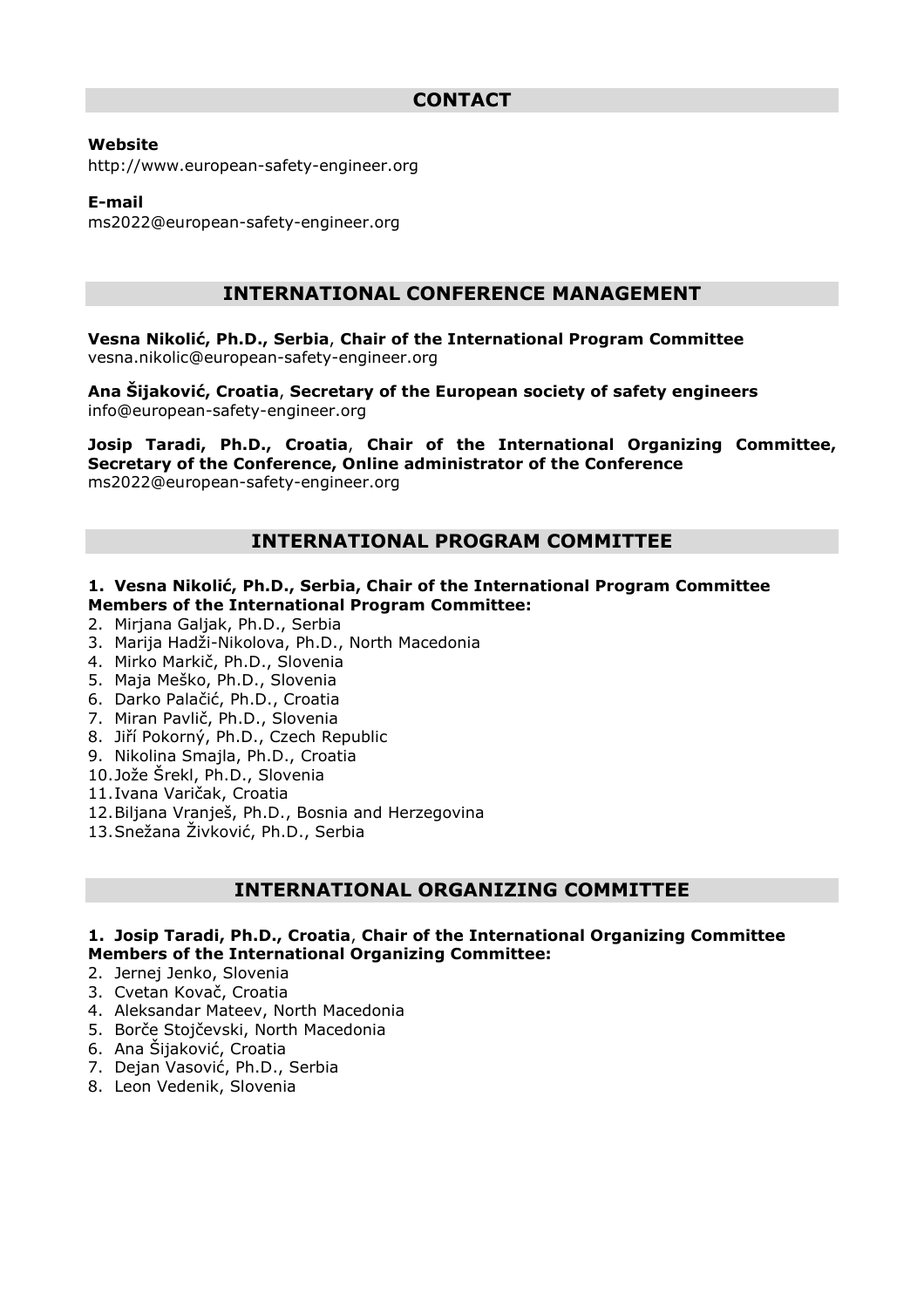# **MEDIA PARTNERS**

**DELO & VARNOST**  http://www.zvd.si/zvd/narocila-prijave/drugo

**SVET RADA**  http://www.ekocentar.rs/svet\_rada.php

**ТУТЕЛА Здружение на инженери за заштита**

**SIGURNOST**  http://www.zirs.hr

https://tutela.org.mk

Здружение на инженери за заштита ТУТЕЛА, Скопје

**ZAŠTITA**  http://www.zastita.info





SIGURNOS<sup>-</sup>





**Svet rada**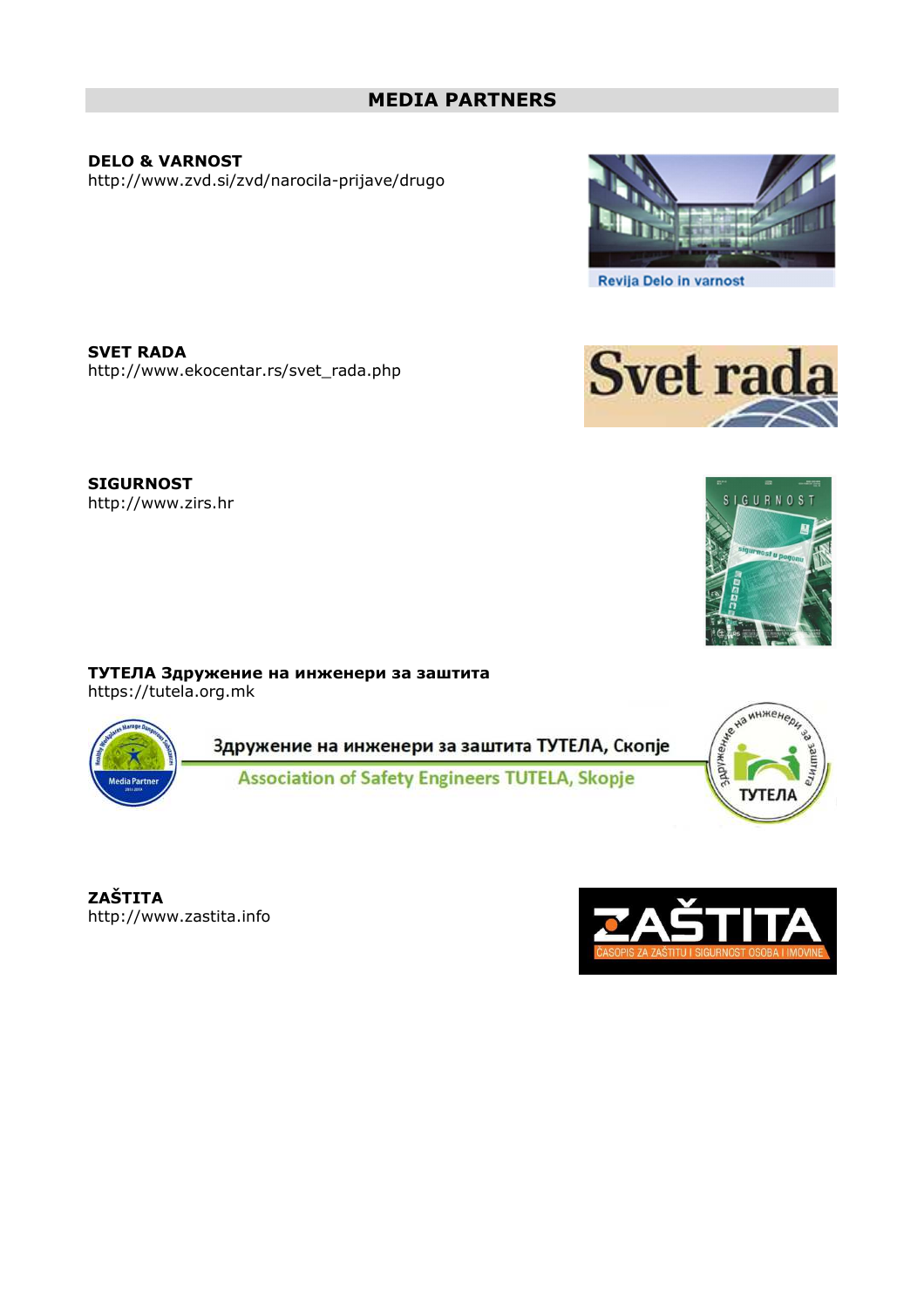#### **DATE**

#### **Friday, June 10th, 2022**

#### **Online Conference**

## **CONFERENCE LANGUAGES**

- The official languages of the Conference M&S 2022 are English.
- The papers can written and presented in other languages.

## **REGISTRATION FEE**

- Papers and authors fee: 100  $\epsilon$  for one paper (for all authors of paper in total, this registration fee also includes participation at the conference for all authors).
- Participants of the Online Conference fee (which are not authors): free (without fee).

## **DEADLINES**

• June 8, 2022 – Participants registration.

## **PERSONAL DATA**

In accordance with the requirements of the General Data Protection Regulation (EU GDPR), the authors and the participants give their consent for the processing and public disclosure of personal data for the purpose of preparing and maintaining the M&S 2022 Conference.

The European Society of Safety Engineers as the organizer of the M&S 2022 Conference is authorized and responsible for the processing and protection of personal data.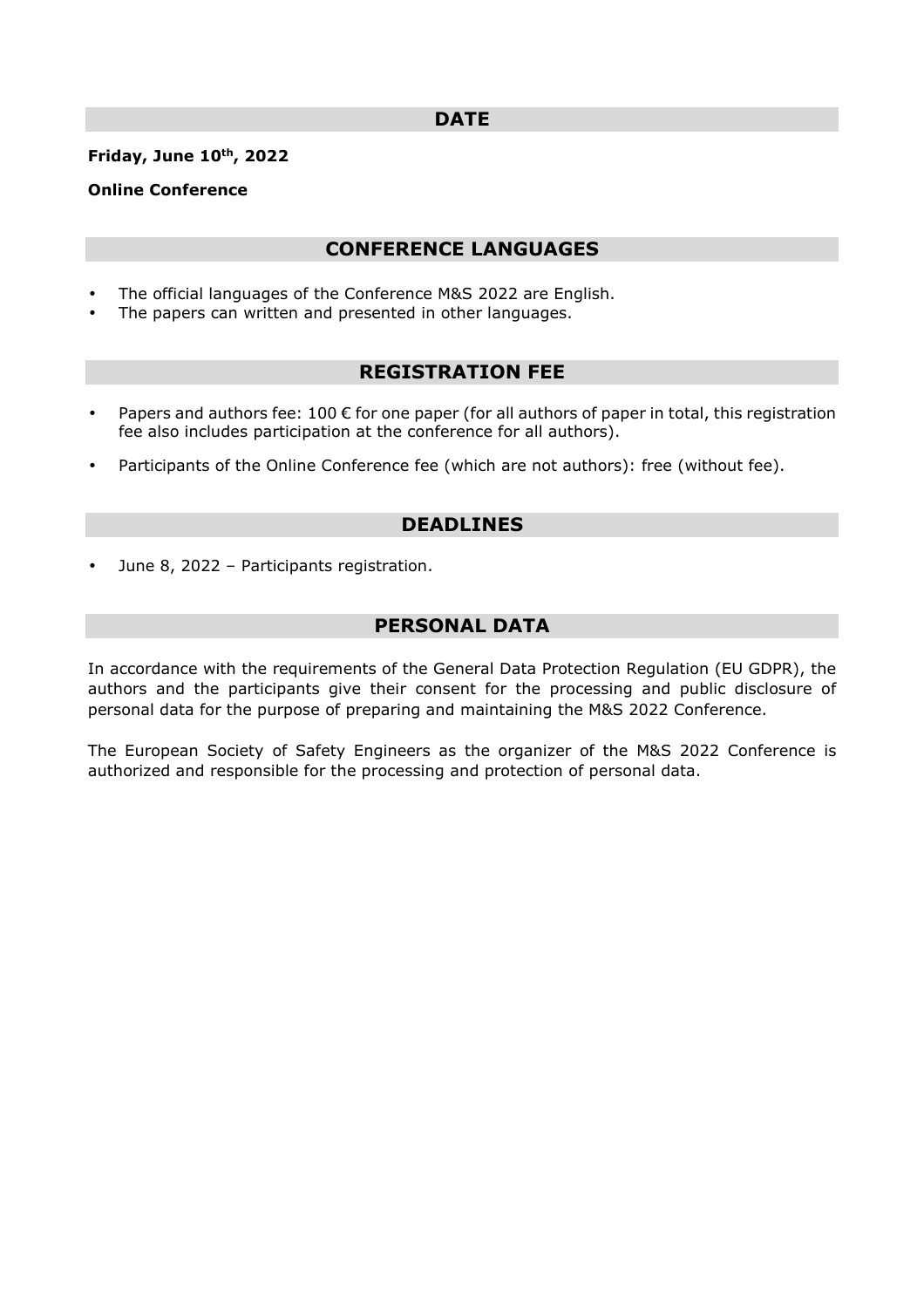# **M&S 2022 CONFERENCE PROGRAM**

| $8:30-9:00$ | Registration to the online conference | Online I |
|-------------|---------------------------------------|----------|
|             | Online administrator: Josip Taradi    |          |

|               | <b>Conference opening</b>                                                       | Online |
|---------------|---------------------------------------------------------------------------------|--------|
|               | Moderator: Josip Taradi                                                         |        |
| $9:00 - 9:20$ | Vesna Nikolić, Chair of the International Program Committee                     |        |
|               | <b>Representatives of The Co-organizers</b>                                     |        |
|               | Josip Taradi, Chair of the International Organizing Committee, Secretary of the |        |
|               | Conference, Online administrator                                                |        |

| $9:20-10:15$ | <b>Invited lectures</b>                                                                                       | Online                                                                                                                                    |
|--------------|---------------------------------------------------------------------------------------------------------------|-------------------------------------------------------------------------------------------------------------------------------------------|
|              | Moderator: Vesna Nikolić, Online administrator: Josip Taradi                                                  |                                                                                                                                           |
|              | OBEZBJEĐENJE KONTINUITETA POSLOVANJA<br>2. Nikolina Smajla, Marin Buble, Maja Vidović: ULOGA JAVNE VATROGASNE | 1. Davorin-Rino Šikman, Biljana Vranješ: UPRAVLJANJE RIZIKOM PREDUSLOV ZA<br>POSTROJBE U PLANU KONTINUITETA POSLOVANJA POSLOVNIH OBJEKATA |
|              | <b>Discussion</b>                                                                                             |                                                                                                                                           |
|              |                                                                                                               |                                                                                                                                           |

| $10:15 - 10:30$   Free time |  |
|-----------------------------|--|
|-----------------------------|--|

|               | <b>Opening plenary lectures</b>                                                                                                                                                                                                                                                                                                                                                                                                                                                                                                                                                                                                                                                                                                                                                                                                                                                                             | Online |
|---------------|-------------------------------------------------------------------------------------------------------------------------------------------------------------------------------------------------------------------------------------------------------------------------------------------------------------------------------------------------------------------------------------------------------------------------------------------------------------------------------------------------------------------------------------------------------------------------------------------------------------------------------------------------------------------------------------------------------------------------------------------------------------------------------------------------------------------------------------------------------------------------------------------------------------|--------|
|               | Moderator: Snežana Živković, Online administrator: Josip Taradi                                                                                                                                                                                                                                                                                                                                                                                                                                                                                                                                                                                                                                                                                                                                                                                                                                             |        |
| $10:30-12:00$ | 3. Tamara Rađenović, Snežana Živković: THE EFFECTIVENESS OF BUSINESS<br><b>CONTINUITY MANAGEMENT SYSTEM IN ENTERPRISES</b><br>4. Darko Palačić: <b>EMERGENCY PREPAREDNESS AND RESPONSE IN</b><br>OCCUPATIONAL HEALTH AND SAFETY IN THE CONTEXT OF THE<br><b>APPLICATION OF BUSINESS CONTINUITY MANAGEMENT</b><br>5. Mirko Markič, Miran Pavlič, Jernej Jenko: VARNOST PRI DELU IN COVID 19<br>6. Ana Stojanović, Dejan Vasović: ANALYSIS OF THE REQUIREMENTS OF ISO<br><b>STANDARD 22301 - BUSINESS CONTINUITY MANAGEMENT IN THE</b><br><b>CONTEXT OF SAFETY</b><br>7. Mirjana Galjak, Vesna Nikolić, Tamara Vukić, Rosa Šapić: LEADERSHIP AS A KEY<br><b>FACTOR OF BUSINESS CONTINUITY MANAGEMENT FROM THE DISCOURSE</b><br>OF SAFETY AT WORK<br>8. Goran Janaćković, Dejan Vasović, Vesna Nikolić: ON THE CONNECTION<br><b>BETWEEN BUSINESS CONTINUITY MANAGEMENT AND RESILIENCE</b><br><b>Discussion</b> |        |

12:00-12:30 **Free time**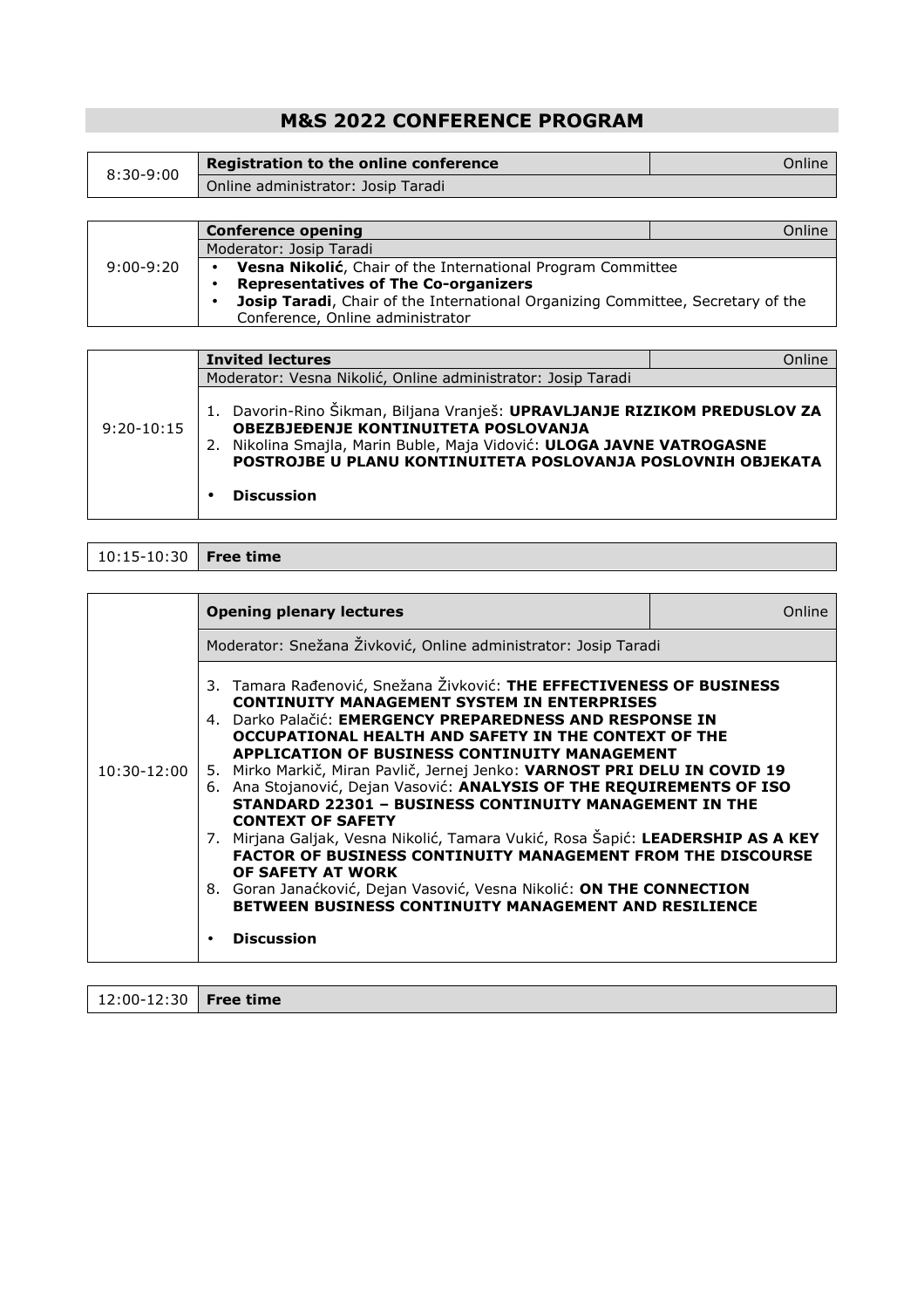|               | <b>Closing plenary lectures</b>                                                                                                                                                                                                                                                                                                                                                                                                                                                                                                                                                                                                                                                                                                                                                                                                                                                                                                                                                                                                                                                                                         | Online |
|---------------|-------------------------------------------------------------------------------------------------------------------------------------------------------------------------------------------------------------------------------------------------------------------------------------------------------------------------------------------------------------------------------------------------------------------------------------------------------------------------------------------------------------------------------------------------------------------------------------------------------------------------------------------------------------------------------------------------------------------------------------------------------------------------------------------------------------------------------------------------------------------------------------------------------------------------------------------------------------------------------------------------------------------------------------------------------------------------------------------------------------------------|--------|
|               | Moderator: Biljana Vranješ, Online administrator: Josip Taradi                                                                                                                                                                                                                                                                                                                                                                                                                                                                                                                                                                                                                                                                                                                                                                                                                                                                                                                                                                                                                                                          |        |
| $12:30-14:00$ | 9. Dejan Vasović, Ana Stojanović, Goran Janaćković: ANALYSIS OF RISK AND<br><b>CRISIS MANAGEMENT GUIDELINES DEFINED BY VARIOUS SYSTEM</b><br>STANDARDS AND REGULATIONS AT THE GLANCE OF BUSINESS<br><b>CONTINUITY MANAGEMENT</b><br>10. Vesna Nikolić, Tamara Vukić, Mirjana Galjak: QUALITY THROUGH THE<br>PERSPECTIVE OF BUSINESS CONTINUITY OF HIGHER EDUCATION FOR<br><b>OCCUPATIONAL SAFETY</b><br>11. Tomislav Katić, Darko Palačić: ANALIZA UTJECAJA NA POSLOVANJE I<br>PROCJENA RIZIKA OD POREMEĆAJA U ZAŠTITI NA RADU U UPRAVLJANJU<br><b>KONTINUITETOM POSLOVANJA</b><br>12. Aleksandra Ilić Petković: COVID-19 PANDEMIC AND THE ROLE OF EMPLOYERS<br>AND EMPLOYEES IN BUSINESS CONTINUITY MANAGEMENT - LEGAL<br><b>ASPECTS</b><br>13. Ivana Erceg Ćurić: PRAVNI OKVIR RADA NA IZDVOJENOM MJESTU RADA U<br><b>VRIJEME PANDEMIJE COVID-19</b><br>14. Matej Trapečar, Leon Vedenik: AKREDITACIJA DELOVNIH POSTOPKOV<br>FORENZIČNEGA STROKOVNJAKA PRI PREISKAVAH PRSTNIH ODTISOV<br>15. Josip Taradi: ANALIZA SUSTAVA I PROCESA UPRAVLJANJA KONTINUITETOM<br>POSLOVANJA U POSLOVNOM SUSTAVU<br><b>Discussion</b> |        |
|               | <b>Conference Conclusion</b>                                                                                                                                                                                                                                                                                                                                                                                                                                                                                                                                                                                                                                                                                                                                                                                                                                                                                                                                                                                                                                                                                            |        |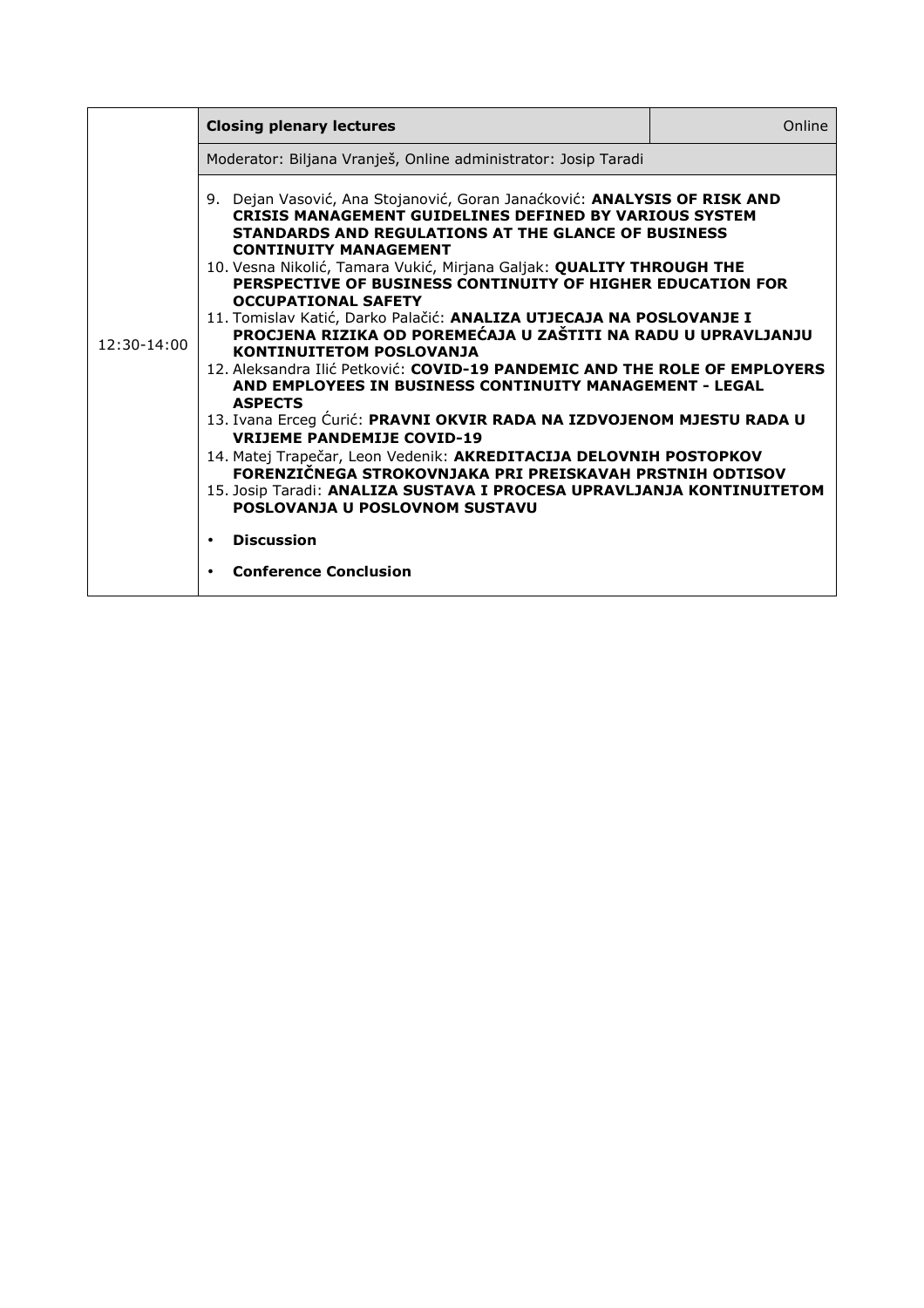# **AUTHORS**

#### **Authors:**

- 1. Buble Marin
- 2. Erceg Ćurić Ivana
- 3. Galjak Mirjana
- 4. Ilić Petković Aleksandra
- 5. Janačković Goran
- 6. Jenko Jernej
- 7. Katić Tomislav
- 8. Markič Mirko
- 9. Nikolić Vesna
- 10. Palačić Darko
- 11. Pavlič Miran
- 12. Rađenović Tamara
- 13. Smajla Nikolina
- 14. Stojanović Ana
- 15. Šapić Rosa
- 16. Šikman Davorin-Rino
- 17. Tapečar Matej
- 18. Taradi Josip
- 19. Vasović Dejan
- 20. Vedenik Leon
- 21. Vidović Maja
- 22. Vranješ Biljana
- 23. Vukić Tamara
- 24. Živković Snežana

#### **States of authors:**

- 1. Bosnia and Herzegovina
- 2. Croatia
- 3. Serbia
- 4. Slovenia

# **Cities of authors:**

- 1. Banja Luka
- 2. Beograd
- 3. Čakovec
- 4. Karlovac
- 5. Koper
- 6. Leposavić
- 7. Ljubljana
- 8. Murska Sobota
- 9. Niš
- 10. Prijedor
- 11. Split
- 12. Trogir
- 13. Zagreb

#### **Organizations of authors:**

- 1. Academy of applied sciences Kosovo and Metohija
- 2. ArcelorMittal Prijedor, d.o.o.
- 3. College for Social Work
- 4. Društvo varnostnih inženirjev Ljubljana
- 5. Javna vatrogasna postrojba Grada Trogira